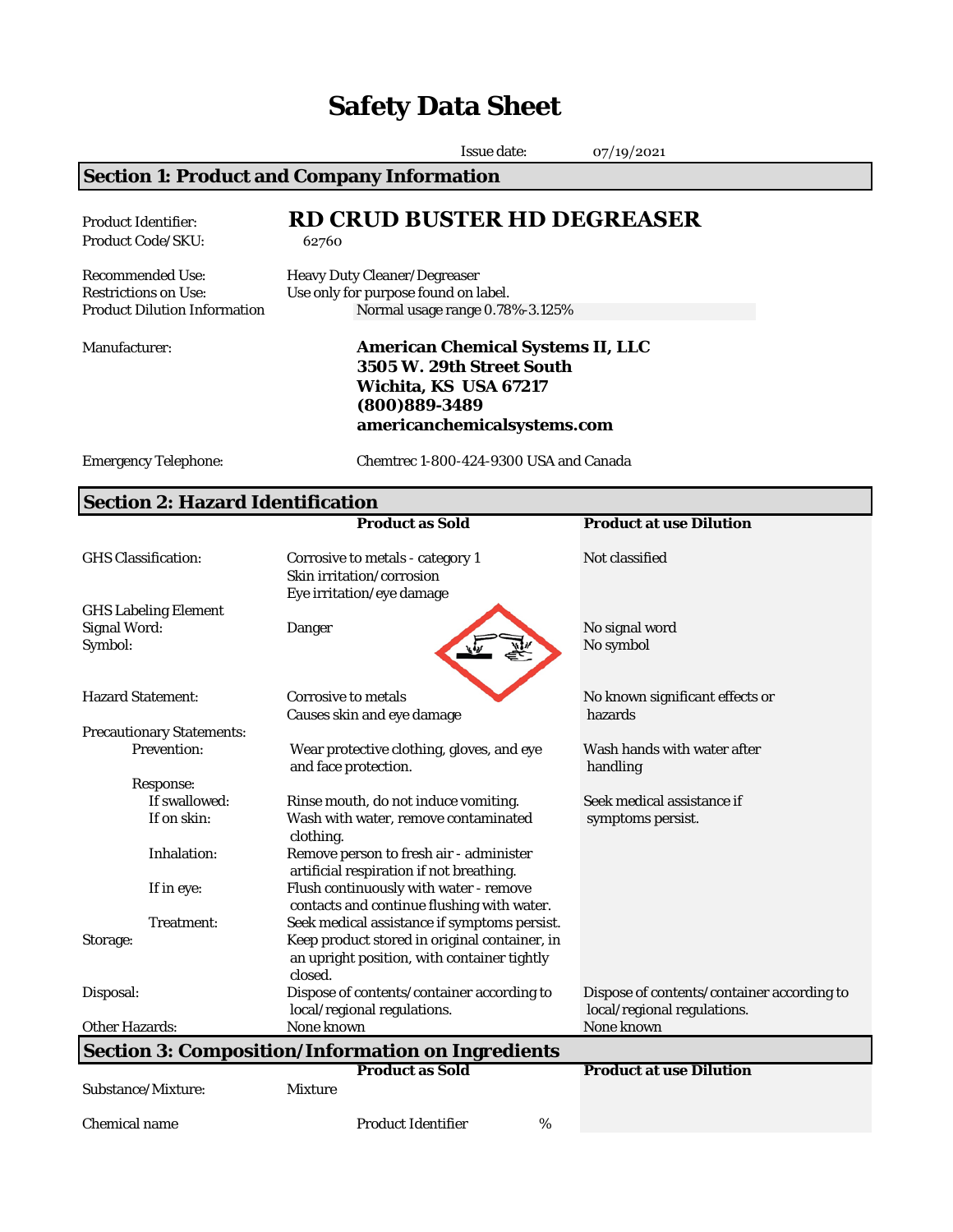| Sodium Hydroxide |
|------------------|
| 2-Butoxyethanol  |

CAS 1310-73-2 4 - 16% Within the current knowledge of the CAS 111-76-2 2 - 12% manufacturer and in the concentration manufacturer and in the concentrations applicable, there are no hazardous

There are no additional ingredients present which, within the current knowledge of the manufacturer and in the concentrations applicable, are classified as hazardous to health or to the environment and hence require reporting in this section. Concentration percentages are being given as a claim for a trade secret is being made.

#### **Section 4: First Aid Measures**

| Never give anything by mouth to an<br>Never give anything by mouth to an<br>General:<br>unconscious person. If you feel unwell, then<br>unconscious person. If you feel unwell,<br>seek medical assistance.<br>then seek medical assistance.<br>If swallowed:<br>Rinse mouth, do not induce vomiting.<br>Seek medical assistance if symptoms persist.<br>No known effect after skin contact. Rinse<br>If on skin:<br>Wash with water, remove contaminated<br>clothing.<br>w/ water.<br>Inhalation:<br>Remove person to fresh air - administer<br>No specific measures required.<br>artificial respiration if not breathing.<br>Flush continuously with water - remove<br>No know effect with eye contact. Flush with<br>If in eye:<br>contacts and continue flushing with water.<br>water.<br>Seek medical assistance if symptoms persist.<br>Treatment:<br>Important Symptoms and Effects, both Acute and Delayed<br>Causes severe skin burns and eye damage.<br>Symptoms/Injuries:<br>Effects of exposure may be delayed.<br>Ingestion is likely to be harmful and have<br>If swallowed:<br>Seek medical assistance if symptoms persist.<br>adverse health effects.<br>If on skin:<br>Causes skin burns.<br>Inhalation:<br>Symptoms may cause irritation to the<br>respiratory tract.<br>Causes eye damage.<br>If in eye:<br>Recommendation:<br>Seek medical assistance if symptoms persist<br>Seek medical assistance if symptoms persist<br>or concerns are present.<br>or concerns are present.<br><b>First Aid Providers</b><br>All first aid providers should receive proper training before performing any first aid act<br>that would involve personal risk. Wash contaminated clothing with water thoroughly<br>before removal or wear gloves. | <b>First Aid Measures:</b> | <b>Product as Sold</b> | <b>Product at use Dilution</b> |
|----------------------------------------------------------------------------------------------------------------------------------------------------------------------------------------------------------------------------------------------------------------------------------------------------------------------------------------------------------------------------------------------------------------------------------------------------------------------------------------------------------------------------------------------------------------------------------------------------------------------------------------------------------------------------------------------------------------------------------------------------------------------------------------------------------------------------------------------------------------------------------------------------------------------------------------------------------------------------------------------------------------------------------------------------------------------------------------------------------------------------------------------------------------------------------------------------------------------------------------------------------------------------------------------------------------------------------------------------------------------------------------------------------------------------------------------------------------------------------------------------------------------------------------------------------------------------------------------------------------------------------------------------------------------------------------------------------------------------------------------------------|----------------------------|------------------------|--------------------------------|
|                                                                                                                                                                                                                                                                                                                                                                                                                                                                                                                                                                                                                                                                                                                                                                                                                                                                                                                                                                                                                                                                                                                                                                                                                                                                                                                                                                                                                                                                                                                                                                                                                                                                                                                                                          |                            |                        |                                |
|                                                                                                                                                                                                                                                                                                                                                                                                                                                                                                                                                                                                                                                                                                                                                                                                                                                                                                                                                                                                                                                                                                                                                                                                                                                                                                                                                                                                                                                                                                                                                                                                                                                                                                                                                          |                            |                        |                                |
|                                                                                                                                                                                                                                                                                                                                                                                                                                                                                                                                                                                                                                                                                                                                                                                                                                                                                                                                                                                                                                                                                                                                                                                                                                                                                                                                                                                                                                                                                                                                                                                                                                                                                                                                                          |                            |                        |                                |
|                                                                                                                                                                                                                                                                                                                                                                                                                                                                                                                                                                                                                                                                                                                                                                                                                                                                                                                                                                                                                                                                                                                                                                                                                                                                                                                                                                                                                                                                                                                                                                                                                                                                                                                                                          |                            |                        |                                |
|                                                                                                                                                                                                                                                                                                                                                                                                                                                                                                                                                                                                                                                                                                                                                                                                                                                                                                                                                                                                                                                                                                                                                                                                                                                                                                                                                                                                                                                                                                                                                                                                                                                                                                                                                          |                            |                        |                                |
|                                                                                                                                                                                                                                                                                                                                                                                                                                                                                                                                                                                                                                                                                                                                                                                                                                                                                                                                                                                                                                                                                                                                                                                                                                                                                                                                                                                                                                                                                                                                                                                                                                                                                                                                                          |                            |                        |                                |
|                                                                                                                                                                                                                                                                                                                                                                                                                                                                                                                                                                                                                                                                                                                                                                                                                                                                                                                                                                                                                                                                                                                                                                                                                                                                                                                                                                                                                                                                                                                                                                                                                                                                                                                                                          |                            |                        |                                |
|                                                                                                                                                                                                                                                                                                                                                                                                                                                                                                                                                                                                                                                                                                                                                                                                                                                                                                                                                                                                                                                                                                                                                                                                                                                                                                                                                                                                                                                                                                                                                                                                                                                                                                                                                          |                            |                        |                                |
|                                                                                                                                                                                                                                                                                                                                                                                                                                                                                                                                                                                                                                                                                                                                                                                                                                                                                                                                                                                                                                                                                                                                                                                                                                                                                                                                                                                                                                                                                                                                                                                                                                                                                                                                                          |                            |                        |                                |
|                                                                                                                                                                                                                                                                                                                                                                                                                                                                                                                                                                                                                                                                                                                                                                                                                                                                                                                                                                                                                                                                                                                                                                                                                                                                                                                                                                                                                                                                                                                                                                                                                                                                                                                                                          |                            |                        |                                |
|                                                                                                                                                                                                                                                                                                                                                                                                                                                                                                                                                                                                                                                                                                                                                                                                                                                                                                                                                                                                                                                                                                                                                                                                                                                                                                                                                                                                                                                                                                                                                                                                                                                                                                                                                          |                            |                        |                                |
|                                                                                                                                                                                                                                                                                                                                                                                                                                                                                                                                                                                                                                                                                                                                                                                                                                                                                                                                                                                                                                                                                                                                                                                                                                                                                                                                                                                                                                                                                                                                                                                                                                                                                                                                                          |                            |                        |                                |
|                                                                                                                                                                                                                                                                                                                                                                                                                                                                                                                                                                                                                                                                                                                                                                                                                                                                                                                                                                                                                                                                                                                                                                                                                                                                                                                                                                                                                                                                                                                                                                                                                                                                                                                                                          |                            |                        |                                |
|                                                                                                                                                                                                                                                                                                                                                                                                                                                                                                                                                                                                                                                                                                                                                                                                                                                                                                                                                                                                                                                                                                                                                                                                                                                                                                                                                                                                                                                                                                                                                                                                                                                                                                                                                          |                            |                        |                                |
|                                                                                                                                                                                                                                                                                                                                                                                                                                                                                                                                                                                                                                                                                                                                                                                                                                                                                                                                                                                                                                                                                                                                                                                                                                                                                                                                                                                                                                                                                                                                                                                                                                                                                                                                                          |                            |                        |                                |
|                                                                                                                                                                                                                                                                                                                                                                                                                                                                                                                                                                                                                                                                                                                                                                                                                                                                                                                                                                                                                                                                                                                                                                                                                                                                                                                                                                                                                                                                                                                                                                                                                                                                                                                                                          |                            |                        |                                |
|                                                                                                                                                                                                                                                                                                                                                                                                                                                                                                                                                                                                                                                                                                                                                                                                                                                                                                                                                                                                                                                                                                                                                                                                                                                                                                                                                                                                                                                                                                                                                                                                                                                                                                                                                          |                            |                        |                                |
|                                                                                                                                                                                                                                                                                                                                                                                                                                                                                                                                                                                                                                                                                                                                                                                                                                                                                                                                                                                                                                                                                                                                                                                                                                                                                                                                                                                                                                                                                                                                                                                                                                                                                                                                                          |                            |                        |                                |
|                                                                                                                                                                                                                                                                                                                                                                                                                                                                                                                                                                                                                                                                                                                                                                                                                                                                                                                                                                                                                                                                                                                                                                                                                                                                                                                                                                                                                                                                                                                                                                                                                                                                                                                                                          |                            |                        |                                |
|                                                                                                                                                                                                                                                                                                                                                                                                                                                                                                                                                                                                                                                                                                                                                                                                                                                                                                                                                                                                                                                                                                                                                                                                                                                                                                                                                                                                                                                                                                                                                                                                                                                                                                                                                          |                            |                        |                                |
|                                                                                                                                                                                                                                                                                                                                                                                                                                                                                                                                                                                                                                                                                                                                                                                                                                                                                                                                                                                                                                                                                                                                                                                                                                                                                                                                                                                                                                                                                                                                                                                                                                                                                                                                                          |                            |                        |                                |
|                                                                                                                                                                                                                                                                                                                                                                                                                                                                                                                                                                                                                                                                                                                                                                                                                                                                                                                                                                                                                                                                                                                                                                                                                                                                                                                                                                                                                                                                                                                                                                                                                                                                                                                                                          |                            |                        |                                |
|                                                                                                                                                                                                                                                                                                                                                                                                                                                                                                                                                                                                                                                                                                                                                                                                                                                                                                                                                                                                                                                                                                                                                                                                                                                                                                                                                                                                                                                                                                                                                                                                                                                                                                                                                          |                            |                        |                                |
|                                                                                                                                                                                                                                                                                                                                                                                                                                                                                                                                                                                                                                                                                                                                                                                                                                                                                                                                                                                                                                                                                                                                                                                                                                                                                                                                                                                                                                                                                                                                                                                                                                                                                                                                                          |                            |                        |                                |
|                                                                                                                                                                                                                                                                                                                                                                                                                                                                                                                                                                                                                                                                                                                                                                                                                                                                                                                                                                                                                                                                                                                                                                                                                                                                                                                                                                                                                                                                                                                                                                                                                                                                                                                                                          |                            |                        |                                |

### **Section 5: Firefighting Measures**

| <b>Suitable Fire Extinguishing</b>            |                                                                                                                                                                                                                                                                      |
|-----------------------------------------------|----------------------------------------------------------------------------------------------------------------------------------------------------------------------------------------------------------------------------------------------------------------------|
| Media:                                        | No special media necessary. Use extinguishing media appropriate for surrounding fire.                                                                                                                                                                                |
| <b>Special Hazards:</b>                       | Product is non flammable and is not explosive. Product is corrosive to metals as sold.                                                                                                                                                                               |
| <b>Advice for Firefighters:</b>               | Exercise caution when fighting any chemical fire. Use a water spray to cool containers.                                                                                                                                                                              |
|                                               | Do not enter fire area without proper protective equipment, including respiratory<br>protection.                                                                                                                                                                     |
| <b>Section 6: Accidental Release Measures</b> |                                                                                                                                                                                                                                                                      |
| <b>Personal Precautions:</b>                  | Initiate company's spill procedures. Do not walk through or touch spilled product. Do not<br>get on skin, in eyes, or on clothing. Put on appropriate personal protection equipment.                                                                                 |
| <b>Environmental Precautions:</b>             | Avoid runoff into public waterways, sewers, or onto soil.                                                                                                                                                                                                            |
| <b>Methods for Clean Up:</b>                  | Follow company's spill procedures. Put on appropriate protective clothing. Neutralize/<br>absorb spilled product with inert material. Dispose of inert material by placing in<br>suitable container. Dispose of waste safely. Rinse with water for a final clean up. |
| <b>Section 7: Handling and Storage</b>        |                                                                                                                                                                                                                                                                      |
| <b>Precautions for Safe</b>                   |                                                                                                                                                                                                                                                                      |
| Handling:                                     | Do not get on skin, in eyes, or on clothing. Do not breathe vapor or mist. Do not handle<br>until all safety procedures have been read and understood. Wash hands and other<br>exposed areas with soap and water after handling.                                     |
| <b>Conditions for Safe Storage:</b>           | Keep product in original container, in an upright position, with container tightly closed.<br>Keep out of reach of children.                                                                                                                                         |

#### **Section 8: Exposure Controls/Personal Protection**

Control parameters: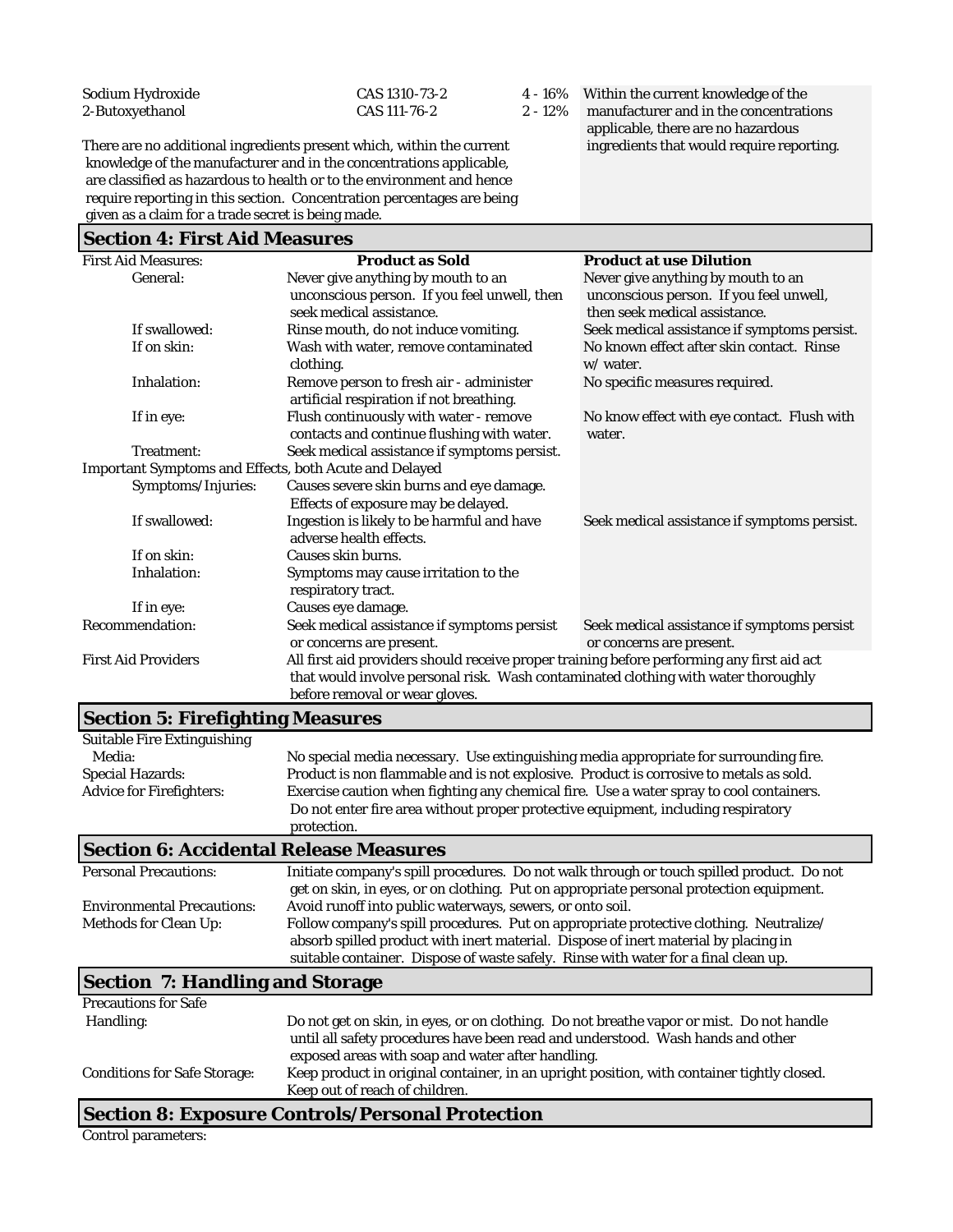| Ingredient Name  | <b>Exposure Limits</b>   |                      |
|------------------|--------------------------|----------------------|
| Sodium Hydroxide | <b>USA ACGIH Ceiling</b> | $2 \text{ mg/m}^3$   |
|                  | <b>NIOSH REL</b>         | $2 \text{ mg/m}^3$   |
|                  | <b>OSHA PEL (TWA)</b>    | $2 \text{ mg/m}^3$   |
| 2-Butoxyethanol  | <b>USA ACGIH Ceiling</b> | 20 ppm               |
|                  | Niosh REL                | $24 \text{ mg/m}^3$  |
|                  | <b>OSHA PEL (TWA)</b>    | $240 \text{ mg/m}^3$ |

| <b>Engineering Controls:</b>   | <b>Product as Sold</b><br>Use adequate ventilation. Keep vapor/fumes<br>below statutory limits. Provide availability<br>to water to flush skin or eyes in case of<br>exposure. | <b>Product at use Dilution</b><br>Normal ventilation should be adequate<br>to control vapor/fumes. |  |
|--------------------------------|--------------------------------------------------------------------------------------------------------------------------------------------------------------------------------|----------------------------------------------------------------------------------------------------|--|
| <b>Personal Protection:</b>    |                                                                                                                                                                                |                                                                                                    |  |
| Hand protection:               | Wear chemical resistant gloves                                                                                                                                                 | None needed under normal use conditions                                                            |  |
| Eye protection:                | Use chemical splash goggles. For severe<br>exposure, wear face shield.                                                                                                         | None needed under normal use conditions                                                            |  |
| Skin protection:               | Wear suitable protective clothing.                                                                                                                                             | None needed under normal use conditions                                                            |  |
| <b>Respiratory protection:</b> | Not necessary under normal operating and<br>intended use of this product.                                                                                                      | None needed under normal use conditions                                                            |  |
| General:                       | Wash hands, face, and arms after handling chemical products and before eating, drinking,<br>or using restroom. Wash contaminated clothing before wearing again.                |                                                                                                    |  |

## **Section 9: Physical and Chemical Properties**

|                            | <b>Product as Sold</b>   | <b>Product at use Dilution</b> |
|----------------------------|--------------------------|--------------------------------|
| <b>Physical state:</b>     | Liquid                   | Liquid                         |
| Color:                     | <b>Fluorescent Green</b> | Clear                          |
| Odor:                      | Chemical                 | Chemical                       |
| $pH$ :                     | >10                      | >8                             |
| <b>Evaporation rate:</b>   | No data available        |                                |
| Melting point:             | No data available        |                                |
| <b>Freezing point:</b>     | No data available        |                                |
| <b>Boiling point:</b>      | No data available        |                                |
| Flash point:               | No data available        |                                |
| <b>Explosion limits:</b>   | No data available        |                                |
| Flammability (solid/gas):  | No data available        |                                |
| Vapor pressure:            | No data available        |                                |
| Vapor density:             | No data available        |                                |
| <b>Relative density:</b>   | $>1$ (water=1)           |                                |
| Solubility:                | No data available        |                                |
| Decomposition temperature: | No data available        |                                |

# **Section 10: Stability and Reactivity**

| <b>Reactivity:</b>             |                                                   | Corrosive to metals.                                                                |                                |  |
|--------------------------------|---------------------------------------------------|-------------------------------------------------------------------------------------|--------------------------------|--|
| <b>Chemical stability:</b>     |                                                   | Stable.                                                                             |                                |  |
| <b>Hazardous Reactions:</b>    |                                                   | Hazardous polymerization will not occur.                                            |                                |  |
| <b>Conditions to Avoid:</b>    |                                                   | Direct sunlight. Extreme temperatures. Contact with metal.                          |                                |  |
| <b>Incompatible Materials:</b> |                                                   | Strong acids. Other Chemicals. Strong oxidizers. Metals. Mix only with water.       |                                |  |
| <b>Hazardous Decomposition</b> |                                                   | Under normal conditions of storage and use, hazardous decomposition products should |                                |  |
| <b>Products:</b>               |                                                   | not occur.                                                                          |                                |  |
|                                |                                                   | <b>Section 11: Toxicological Information</b>                                        |                                |  |
| <b>Routes of Exposure:</b>     | Ingestion. Skin contact. Inhalation. Eye contact. |                                                                                     |                                |  |
|                                |                                                   | <b>Product as Sold</b>                                                              | <b>Product at use Dilution</b> |  |
| Symptoms:                      | Ingestion:                                        | Adverse effects: stomach pains                                                      | No specific data               |  |
|                                | <b>Skin Contact:</b>                              | Adverse effects: irritation, redness, blisters                                      | No specific data               |  |
|                                | Inhalation:                                       | Adverse effects: cough, respiratory irritation                                      | No specific data               |  |

No known effects or critical hazards

Eye Contact: Adverse effects: redness, watering, irritation No specific data<br>Acute Toxicity: Ingestion: May cause burns to mouth, throat, stomach No known effects or critical hazards

Ingestion: May cause burns to mouth, throat, stomach Skin Contact: May cause skin burns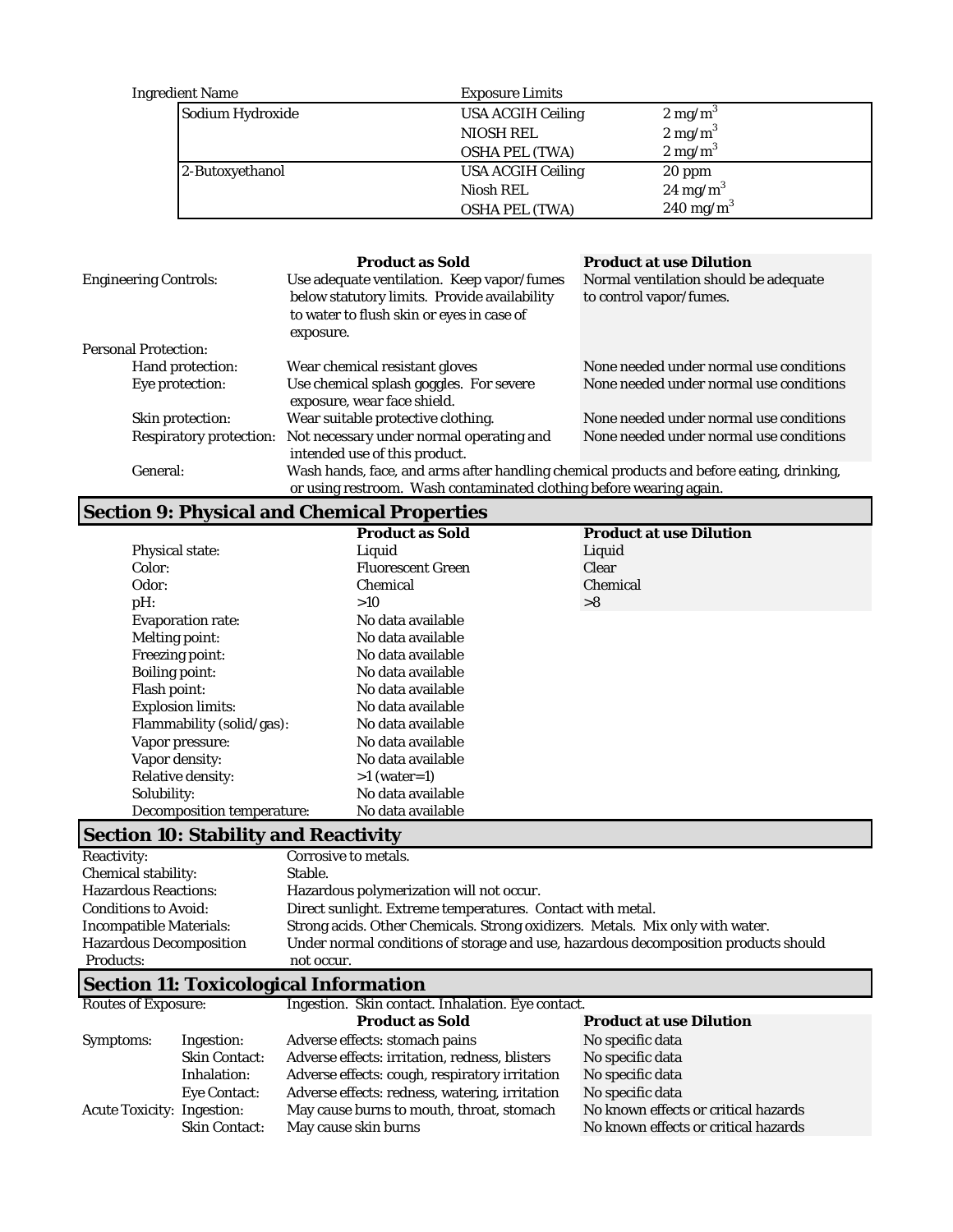|                                     | Inhalation:                                              |                 | May cause respiratory irritation                                             |                          | No known effects or critical hazards |                                            |
|-------------------------------------|----------------------------------------------------------|-----------------|------------------------------------------------------------------------------|--------------------------|--------------------------------------|--------------------------------------------|
|                                     | <b>Eye Contact:</b>                                      |                 | May cause serious eye damage.                                                |                          |                                      | No known effects or critical hazards       |
| <b>Toxicity Data:</b>               | Sodium Hydroxide (1310-73-2)                             |                 |                                                                              | LD50 rabbit              |                                      | 1350 mg/kg                                 |
|                                     | 2-Butoxyethanol (111-76-2)                               |                 |                                                                              | LD50 oral rat            |                                      | $470$ mg/kg                                |
|                                     | 2-Butoxyethanol (111-76-2)                               |                 |                                                                              | LD 50 dermal rat         |                                      | 2270 mg/kg                                 |
|                                     | 2-Butoxyethanol (111-76-2)                               |                 |                                                                              | LD50 dermal rabbit       |                                      | $220 \,\mathrm{mg/kg}$                     |
|                                     | 2-Butoxyethanol (111-76-2)                               |                 |                                                                              | LC50 inhalation rat      |                                      | $2.21$ mg/l 4 hours                        |
|                                     | 2-Butoxyethanol (111-76-2)                               |                 |                                                                              | LC50 inhalation rat      |                                      | 450 ppm 4 hours                            |
| Carcinogenicity:                    |                                                          |                 | No known effects or critical hazards<br>No known effects or critical hazards |                          |                                      |                                            |
| Reproductivity:                     | <b>Section 12: Ecological Information</b>                |                 |                                                                              |                          |                                      |                                            |
|                                     |                                                          |                 |                                                                              |                          |                                      |                                            |
| Toxicity:                           |                                                          |                 |                                                                              |                          | <b>Exposure</b>                      | <b>Species</b>                             |
|                                     | Sodium Hydroxide (1310-73-2)                             |                 | LD50 Fish 1                                                                  | 45.4 mg/l                | 96 h                                 | Lepomis macrochirus [static]               |
|                                     | 2-Butoxyethanol (111-76-2)<br>2-Butoxyethanol (111-76-2) |                 | LC50 Fish 1                                                                  | 1490 mg/l<br>$1940$ mg/l | 96 h<br>24h                          | Pimephales promelas                        |
|                                     | 2-Butoxyethanol (111-76-2)                               |                 | EC50 Daphnia<br>LC50 Fish 2                                                  | 2950 mg/l                | 96 h                                 | Daphnia magna<br>Lepomis macrohirus        |
|                                     | 2-Butoxyethanol (111-76-2)                               |                 |                                                                              | EC50 Daphina2 >1000mg/l  | 48 h                                 | Daphnia magna                              |
| Persistence and degradability:      |                                                          | Not established |                                                                              |                          |                                      |                                            |
| <b>Bioaccumulative potential:</b>   |                                                          | Not established |                                                                              |                          |                                      |                                            |
| <b>Mobility in Soil:</b>            |                                                          | Not established |                                                                              |                          |                                      |                                            |
| Other adverse effects:              |                                                          | None noted      |                                                                              |                          |                                      |                                            |
|                                     | <b>Section 13: Disposal Considerations</b>               |                 |                                                                              |                          |                                      |                                            |
|                                     |                                                          |                 |                                                                              |                          |                                      |                                            |
|                                     |                                                          |                 | <b>Product as Sold</b>                                                       |                          |                                      | <b>Product at use Dilution</b>             |
| Disposal methods:                   |                                                          |                 | Dispose of waste in accordance with local,                                   |                          |                                      | Diluted product may be drained to sanitary |
|                                     |                                                          |                 | regional, and national regulations                                           |                          |                                      | sewer. Discard empty container into trash. |
|                                     | <b>Section 14: Transport Information</b>                 |                 |                                                                              |                          |                                      |                                            |
|                                     | In accordance with: ICAO/IATA/DOT/TDG                    |                 |                                                                              |                          |                                      |                                            |
|                                     |                                                          |                 | <b>Product as Sold</b>                                                       |                          |                                      | <b>Product at use Dilution</b>             |
| <b>DOT</b> Classification:          |                                                          | <b>UN1824</b>   |                                                                              |                          |                                      | Product not to be transported in this      |
| <b>DOT Shipping name:</b><br>Class: |                                                          | 8               | Sodium Hydroxide Solution                                                    |                          | manner                               |                                            |
| <b>Packing Group:</b>               |                                                          | Ш               |                                                                              |                          |                                      |                                            |
| <b>Bulk Transport:</b>              |                                                          |                 | See shipping documents for specific transportation information               |                          |                                      |                                            |
| <b>Marine Pollutant:</b>            |                                                          | N <sub>0</sub>  |                                                                              |                          |                                      |                                            |
|                                     | <b>Section 15: Regulatory Information</b>                |                 |                                                                              |                          |                                      |                                            |
|                                     |                                                          |                 |                                                                              |                          |                                      |                                            |
|                                     |                                                          |                 |                                                                              |                          |                                      |                                            |
| <b>US Federal Regulations:</b>      |                                                          |                 |                                                                              |                          |                                      |                                            |
|                                     | TSCA 8(b) Inventory                                      |                 | All components are listed or exempted                                        |                          |                                      |                                            |
| <b>SARA 304</b>                     |                                                          |                 | No chemicals subject to reporting                                            |                          |                                      |                                            |
| SARA 311/312                        |                                                          |                 | Acute health hazard                                                          |                          |                                      |                                            |
| <b>SARA 302</b>                     |                                                          |                 | No chemicals subject to reporting                                            |                          |                                      |                                            |
| <b>SARA 313</b>                     |                                                          |                 | No chemicals subject to reporting                                            |                          |                                      |                                            |
|                                     | <b>Section 16: Other Information</b>                     |                 |                                                                              |                          |                                      |                                            |
|                                     |                                                          |                 | <b>Product as Sold</b>                                                       |                          |                                      | <b>Product at use Dilution</b>             |
|                                     | Hazardous Material Information System:                   |                 |                                                                              |                          |                                      |                                            |
|                                     | <b>Health</b>                                            |                 |                                                                              | 3                        | Health                               | $\bf{0}$                                   |
|                                     | <b>Flammability</b>                                      |                 |                                                                              | 0                        | <b>Flammability</b>                  | $\bf{0}$                                   |
|                                     | <b>Physical Hazards</b>                                  |                 |                                                                              | 0                        | <b>Physical Hazards</b>              | $\overline{0}$                             |
|                                     |                                                          |                 |                                                                              |                          |                                      |                                            |
|                                     | National Fire Protection Association (U.S.A.)            |                 |                                                                              |                          |                                      |                                            |
|                                     |                                                          |                 |                                                                              |                          |                                      | Flammability                               |
|                                     |                                                          |                 |                                                                              | $\overline{0}$           |                                      |                                            |
|                                     |                                                          |                 |                                                                              |                          |                                      |                                            |
|                                     |                                                          |                 | Health                                                                       | 3                        | $\mathbf{0}$                         | Instability                                |
|                                     |                                                          |                 |                                                                              |                          |                                      |                                            |
|                                     |                                                          |                 |                                                                              |                          |                                      | Special                                    |